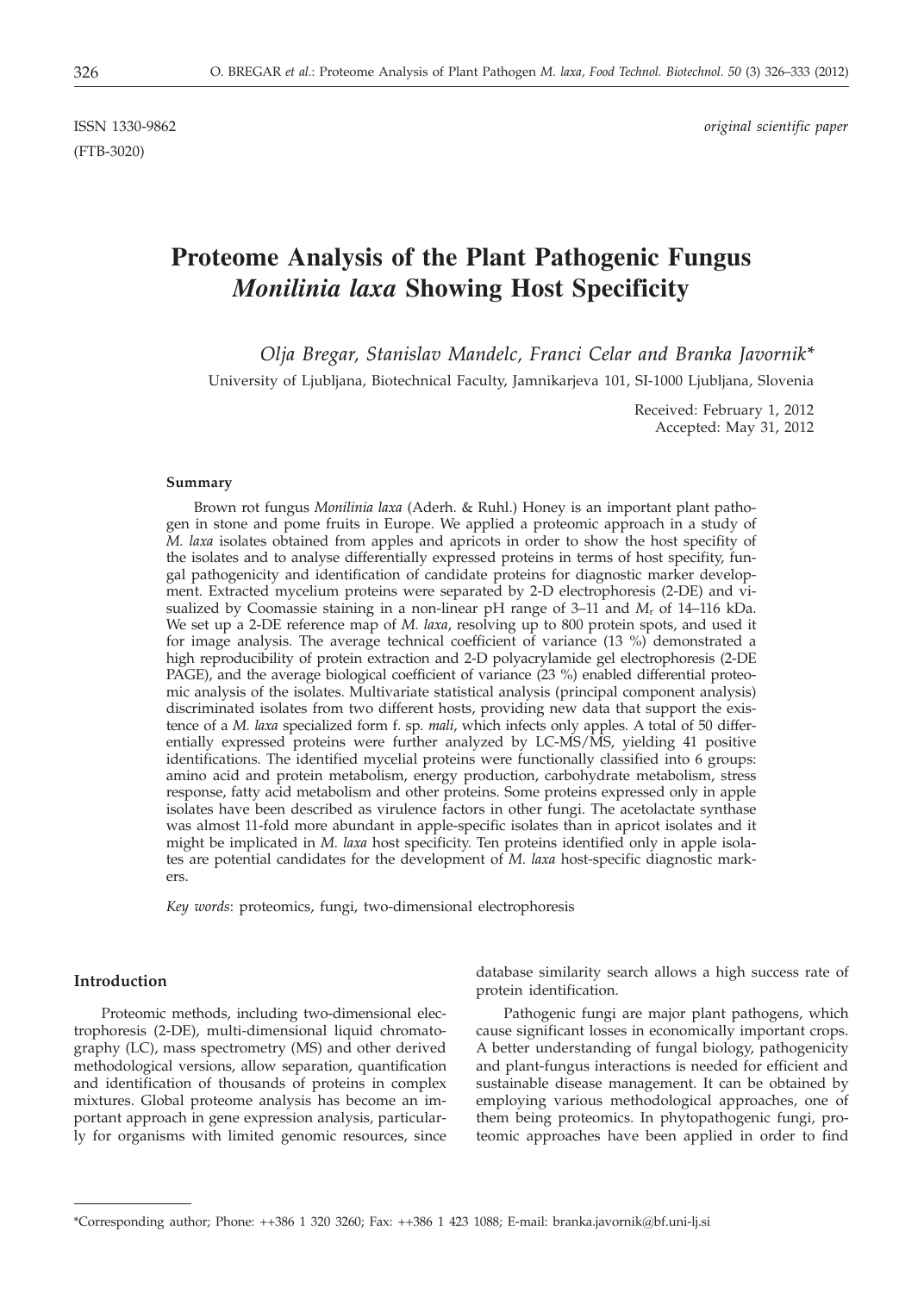differentially expressed proteins due to altered growth conditions or development stages as well as for the identification of proteins of fungal mycelia (*1–7*), secretome (*4,8,9*) and subproteomes (*10–13*). Mycelial proteomes of *Botrytis cinerea* (*3*) and *Sclerotinia sclerotiorum* (*4*) were characterized by the creation of 2-DE reference maps and protein identification. In addition to descriptive proteomics, a comparative approach is a valuable tool allowing the detection of changes in protein abundance between different states. In corn smut fungus *Ustilago maydis*, proteins involved in the transition from budding to filamentous growth, which marks the switch to a pathogenic form, were identified (*5*). Proteomics has also been used successfully in the analysis of metabolic pathways such as mycotoxin synthesis by *Fusarium graminearum* (*6*) and cellulose degradation by *B. cinerea* (*7*). Secreted proteins are of particular interest in phytopathogenic fungi due to their importance in plant-pathogen interactions. Analyses of proteins secreted by *F. graminearum* during growth in different media and during infection of wheat heads revealed proteins that could be important in the interaction (*8*). Comparative proteomics of fungal species and strains has contributed to the understanding of the fungal infection process and host range (*2,14,15*), pathogenicity and identification of candidate virulence proteins (*16–18*).

In the present work, a proteomic study of one of the brown rot fungi, *Monilinia laxa* (Aderhold & Ruhland) Honey and its specialized form *M. laxa* (Aderh. & Ruhl.) Honey f. sp. *mali* Wormald sensu Harrison was performed.

Brown rot, caused by three *Monilinia* species, is one of the most important diseases in stone and pome fruits and is expressed as blossom, shoot and twig blight early in the season, and as fruit rot during ripening and in the postharvest period (*19*,*20*). Brown rot pathogens infect a wide range of Rosaceae species, although they show a certain level of host preference. *M. laxa* is a blossom and twig as well as fruit pathogen, mainly infecting stone fruits, but it can be also found on apples, pears and other Pomoideae spp. (*20*). *M. laxa* f. sp*. mali* is a specialized form of *M. laxa* that is found in apple orchards and only infects apple trees. *M. laxa* f. sp*. mali* causes blossom wilt, primarily in Europe, although the pathogen is rarely observed and not well studied (*21*). However, withering of apple shoots and spreading throughout apple production areas can occasionally be found and sometimes easily mistaken for the disease symptoms caused by outbreaks of *Erwinia amylovora* (*22*). In such cases, unambiguous and rapid diagnosis of *M. laxa* f. sp*. mali* might avoid the application of eradicative disease control measures against fire blight (*E. amylovora*)*.*

The existence of the biological specialization of apple isolates and f. sp. *mali* taxonomic classification has recently been supported by the analysis of pome and stone fruits for *M. laxa* isolates, using amplified fragment length polymorphism (AFLP) markers (*23*). In order to characterize differences between apple-specific and other *M. laxa* isolates further, we employed a proteomic methodology.

The main aims of this study are to establish a *M. laxa* mycelial proteome reference 2-DE map and to identify differences in the protein profile between apricot isolates and apple isolates showing host specificity. A proteomic approach using 2-DE gel electrophoresis for protein separation, mass spectrometry for protein identification and bioinformatic tools for data analysis were employed. Over 800 mycelial proteins were detected on the 2-DE map, revealing differences in the presence/absence of proteins, as well as in the protein expression level between the two groups of isolates, enabling confirmation of the taxonomic classification of apple isolates. The proteins detected only in apple *M. laxa* isolates could be further used for the development of molecular diagnostic markers and some of the identified differentially expressed proteins might provide an initial insight into the molecular mechanisms of the host specificity or virulence of the pathogens.

# **Materials and Methods**

# *Strains and culture conditions*

Three different isolates of *Monilinia laxa* f. sp. *mali* MLX0657, MLX0658 and MLX0659 from apples and three different isolates of *Monilinia laxa,* MLX0623, MLX0624 and MLX0631 from apricots were included in the analysis. The isolates were collected from various collection sites in Slovenia and are described in detail, including taxonomic classification, in our previous work (*23*). Strains were cultivated in the dark on potato dextrose agar (PDA, Biolife Italiana, Milan, Italy) for 14 days at 20 °C. Five mycelial plugs were cut from the edge of the colony and used to inoculate 150 mL of malt extract broth (Merck KGgA, Darmstadt, Germany) in Erlenmeyer flasks. Each isolate was grown in triplicate (3 flasks), representing biological replications. Liquid fungal cultures were grown on a rotary shaker at 25 °C and 125 rpm in the dark for 3 days. For long-term storage, strains were grown on PDA slants and stored at 4 °C.

## *Protein extraction*

Mycelial biomass was collected from each individual flask by filtration, washed with 0.9 % NaCl, weighed and frozen in liquid nitrogen. Frozen mycelia were ground to a fine powder with a pestle in a pre-cooled mortar. The mycelium was directly dissolved in cooled extraction buffer (7 M urea, 2 M thiourea, 4 % 3-[(3-cholamidopropyl)-dimethylammonio]-1-propanesulfonate (CHAPS), 0.8 % immobilized pH gradient (IPG) buffer 3–11 NL, 20 mM 1,4-dithiothreitol (DTT), 20 mM Tris) in a ratio of 0.5 mL of buffer per 1 g of mycelium. The mixture was then sonicated for 10 s and centrifuged at 13 000×*g* for 20 min at 4 °C. The protein concentration in the supernatant was determined with a 2-D Quant Kit (GE Healthcare, Little Chalfont, UK).

#### *2-D electrophoresis and image analysis*

Precipitation of proteins was carried out by the addition of three volumes of ice-cold acetone with 13.3 % trichloroacetic acid (TCA) and 0.3 % DTT overnight. After 15 min of centrifugation at 20 000×*g* and 4 °C, the supernatant was removed and the pellet was rinsed twice in ice-cold acetone containing 0.3 % DTT. The suspension was centrifuged again and the pellet was air dried for 5 min at room temperature. Samples were dissolved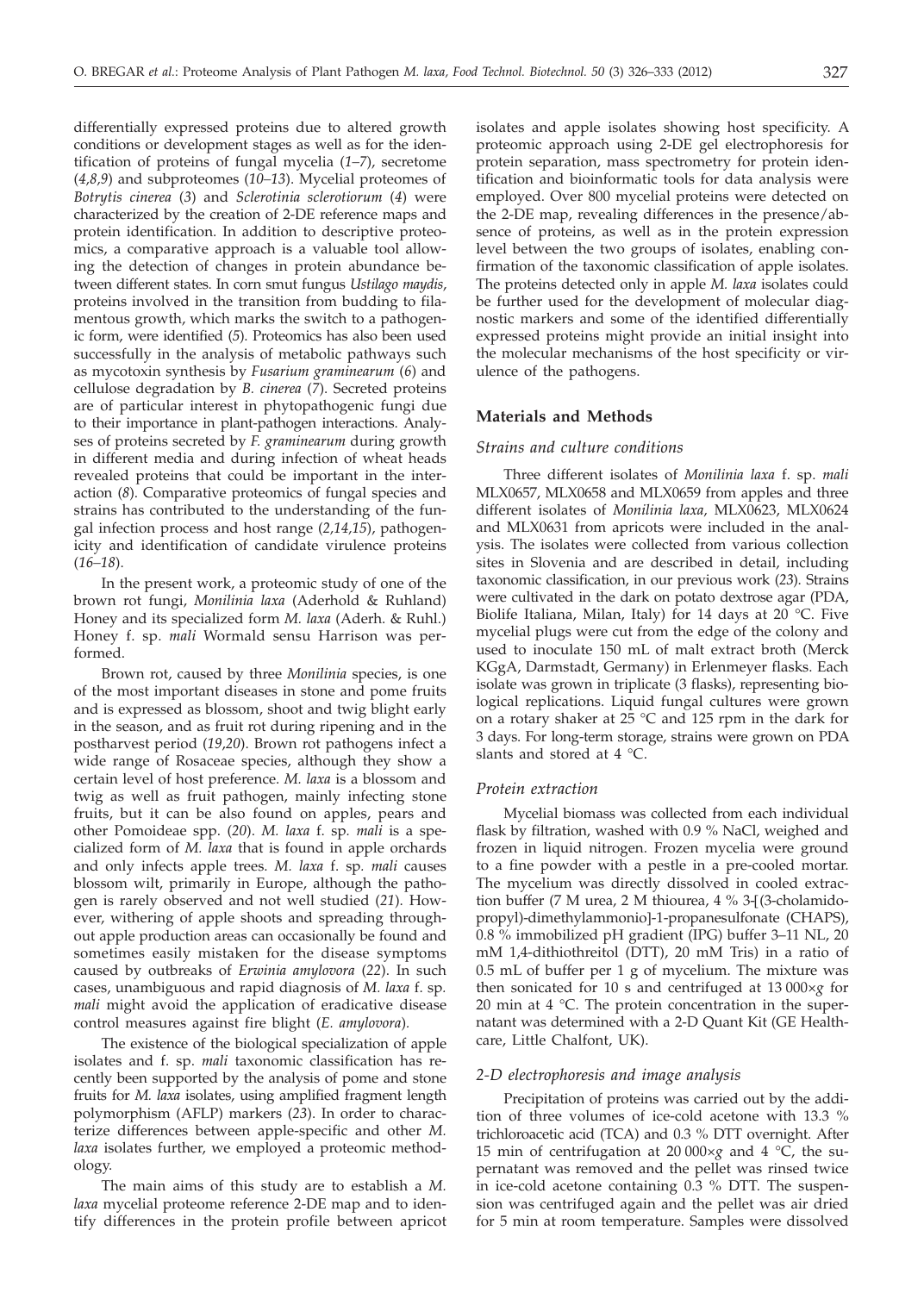in rehydration buffer consisting of 7 M urea, 2 M thiourea, 2 % CHAPS, 0.5 % IPG buffer 3–11 NL, 20 mM DTT and 0.002 % Bromophenol Blue. Dissolving was aided by sonification in an ultrasonic bath for 15 min, followed by 1-hour incubation at room temperature. After centrifugation at 16 000×*g* for 5 min, the supernatant was collected and applied by rehydration loading onto IPG strips of 24 cm in length, covering a non-linear pH range of pH=3–11 (GE Healthcare). The IPG strips in an Immobiline Dry Strip Reswelling Tray (GE Healthcare) were covered by fluid oil (Dry Strip Fluid, GE Healthcare), balanced horizontally and left overnight (approx. 13 h) at room temperature. The rehydrated strips were then subjected to isoelectric focusing (IEF), which was carried out at 15 °C on an IPGPhor3 apparatus (GE Healthcare) by employing the following protocol: 300 V for 1 h, 500 V for 1 h, gradient to 1000 V in 1 h, gradient to 10 000 V in 3 h, 10 000 V for 2.2 h, total of 40 kVh. The electrode wicks on the cathode side were soaked with 3 mg/mL of DTT to reduce streaking in the basic area. After focusing, the strips were stored at –80 °C for later use. Prior to SDS-PAGE, the IPG strips were equilibrated in SDS equilibration buffer (75 mM Tris-HCl, pH=8.8, 6 M urea, 30 % glycerol, 2 % SDS) containing 1 % DTT, by gentle shaking for 15 min, followed by another 15 min in equilibration buffer containing 2.5 % iodoacetamide. The strips were then loaded onto vertical 12.5 % polyacrylamide gels, sealed with agarose solution and run on an Ettan DALTSix unit (GE Healthcare) at 10 mA/gel for 1 h, followed by 40 mA/gel until the Bromophenol Blue front reached the bottom of the gel. For each individual extract, electrophoresis was repeated three times, resulting in three technical repetitions. After electrophoresis, the gels were fixed in 50 % ethanol and 3 % phosphoric acid overnight, washed three times for 20 min in  $ddH<sub>2</sub>O$ , pre--incubated in 34 % methanol, 3 % phosphoric acid and 17 % ammonium sulphate for 1 h, Coomassie Brilliant Blue G-250 was then added (0.35 g per 1 L of solution) and left to stain for 5 days, with constant shaking. The gels were then washed with  $ddH_2O$  and scanned on an ImageScanner III (GE Healthcare).

Images were analyzed by ImageMaster Platinum 2D v. 6.0 software (GE Healthcare) for spot detection, spot matching and interclass analysis. Spots were detected automatically and edited manually on each image, using various control tools such as 3-D view. Spots were quantified using the volume criterion (the volume of each spot was divided by the total volume of all spots in the gel and the result was expressed in %). Gel matching was performed automatically using two landmarks, and then matches were checked and corrected manually. After spot detection and matching, triplicate gels of the same sample (technical replicates) were combined in synthetic gels to generate three gels (biological replicates) of each isolate. Technical and biological variation was calculated using normalized spot volumes of spots present on all gels. For technical variation, coefficients of variance (CV) were calculated within each group of technical replicates and average values across individual isolates and overall average were then determined. CVs of biological variation were calculated using synthetic gels representing biological replicates. Histograms for the matched spots

on the gels were also visually inspected for reproducibility.

Statistical analysis of normalized spot volumes was performed using Student's *t*-test (p<0.05). Spot volume data were subjected to principal component analysis (PCA) using GenStat software (VSN International Ltd, Hemel Hempstead, UK) to assess both reproducibility within replicates and the level of difference between isolates from apple and apricot. Calculations were made for differential spots determined by the *t*-test at p<0.05 and showing 2-fold protein expression increase or decrease.

## *In-gel digestion*

Protein spots of interest were automatically excised using Ettan Spot Picker (GE Healthcare) from replicate gels and transferred to 96-well plates. Proteins in the gel pieces were digested with modified trypsin (sequencing grade; Promega, Madison, WI, USA) by using a ProGest robotic digestion workstation (Genomic Solutions Ltd, Cambridgeshire, UK). The protocol consisted first of reducing the proteins by submerging the gel pieces in DTT (60 °C, 20 min), followed by an alkylation step with iodoacetamide (25  $\degree$ C, 10 min) and the proteins were then digested with trypsin  $(37 \text{ °C}, 8 \text{ h})$ . The resulting tryptic peptide extracts were dried by rotary evaporation using an SC110 Speedvac (Savant Instruments, Hyderabad, India) and dissolved in 0.1 % formic acid solution for mass spectrometric analysis.

#### *LC-MS/MS analysis and database searching*

Peptides from each sample were analyzed using an HCTultra PTM Discovery System (Bruker Daltonics Inc., Billerica, MA, USA) coupled to an UltiMate 3000 LC System (Dionex, Thermo Fisher Scientific Inc., Sunnyvale, CA, USA). Peptide samples were loaded for separation on a monolithic capillary column (200 µm i.d.×5 cm; Dionex) and eluted with a linear gradient from 97 % eluent A (3 % acetonitrile in water containing 0.05 % formic acid), 3 % eluent B (80 % acetonitrile in water containing 0.04 % formic acid) to 55 % eluent A, 45 % eluent B for 12 min at a flow rate of  $2.5 \mu L/min$ .

Peptide fragment mass spectra were acquired in data- -dependent AutoMS(2) mode with a scan range of 300– 1500 *m*/*z* (data were the average of three scans) and up to three precursor ions were selected from the MS scan range of 100–2200 *m*/*z*. Precursors were actively excluded within a 1-minute window and all singly charged ions were excluded.

Peptide peaks were detected and deconvoluted automatically using data analysis software (Bruker Daltonics Inc.). The Mascot (Matrix Science Ltd, London, UK) search engine was used for database searching. Mass lists in the form of Mascot generic files were created automatically and used as the input for Mascot MS/MS ion search of the NCBInr database using the Matrix Science web server with the following parameters: NCBInr database with a taxonomy parameter set to Other Fungi, trypsin with one missed cleavage permitted, fixed modification of C (carbamidomethyl), variable modification of M (oxidation), peptide tolerance ±1.0 Da, MS/MS tolerance  $\pm 0.5$  Da and peptide charge to 2+ and 3+.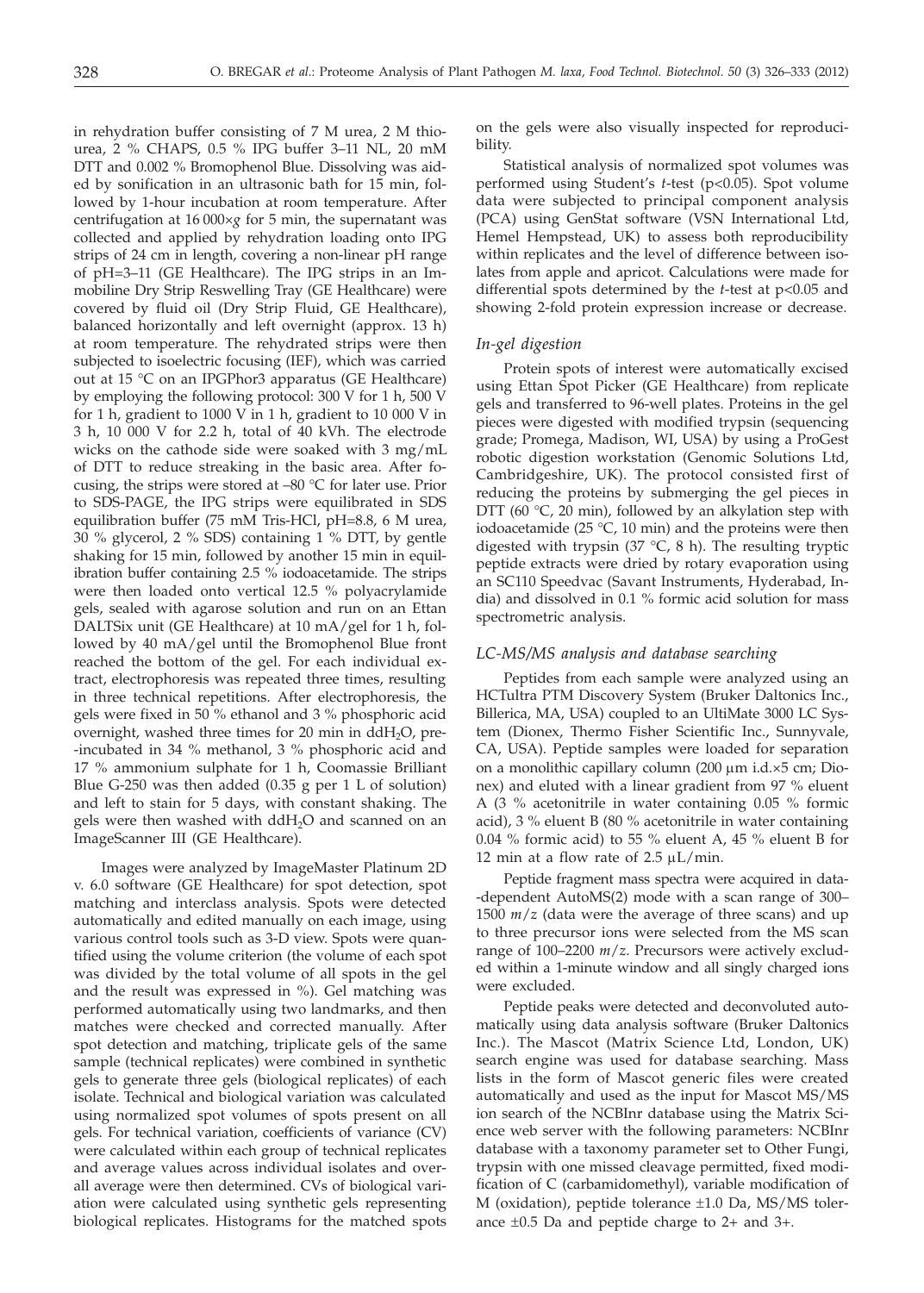#### **Results and Discussion**

# *2-DE, image analysis, analytical and biological variability*

The primary aim of this study was to establish a mycelial proteome reference 2-DE map for *M. laxa.* Three isolates of *M. laxa* collected from apples (MLX0657, MLX 0658 and MLX0659) and three isolates collected from apricots (MLX0623, MLX0624 and MLX0631) were included. All isolates were grown in rich culture medium and proteins were extracted from the harvested mycelia. For 2-DE separation, 450 µg of proteins were loaded by rehydration onto 24 cm long strips of non-linear pH=3–11 and the gels were stained with Coomassie Brilliant Blue G-250. Three biological replicates of each isolate and three technical replicates of each sample were included in the experiment (a total of 54 gels). More than 800 spots were resolved and detected by digital image analysis and visual confirmation (Fig. 1). In order to quantify the variances associated with the 2-DE experiments and the differ-



**Fig. 1.** Representative image of 2-DE PAGE gels of proteins isolated from *M. laxa* mycelia from apple (a) and apricot (b) groups. Proteins (450 µg) were separated on 24-cm, non-linear pH= 3–11 gradient IPG strips and 12.5 % polyacrylamide gels, and visualized by Coomassie Brilliant Blue G-250. Spots analyzed by MS/MS are indicated by arrows and numbers that correspond to the identified proteins summarized in Table 1

ential protein expression between culture batches from all six strains, both analytical and biological variability were calculated. Spot volume data from 252 matched spots present on all 27 gels in each group were used for estimating technical and biological variation. Coefficients of variance (CV) were calculated for each protein spot and then averaged to give a cumulative CV given as the average CV of the analytical or biological dataset. In technical replicates, 93 and 92 % of the spots showed CVs below 30 % in the apricot and apple groups, respectively (Fig. 2). The overall average technical CV for both groups was low (13 %) and showed high reproducibility of protein extraction and 2-DE PAGE analysis, which was achieved by uniform conditions and standard protocols. This analytical variance was similar to that reported from other fungal mycelial extracts (*3,17*). Biological variations were calculated comparing the synthetic gels generated from technical replicates. CVs below 30 % showed 78 and 76 % of spots in the apricot and apple groups, respectively. The overall average biological CV was 23 %, which is within the reported values (*24*) and indicates that the 2-DE images are acceptable for differential analysis of the isolates.



**Fig. 2.** Distribution of coefficients of variance (CV) in the apricot (a) and apple (b) isolates

# *Differential expression analysis and principal component analysis*

The second aim of the study was to confirm through proteomics the difference between the isolates from apples and apricots, which had previously been shown on a genetic level by AFLP analysis (*23*). The 2-DE patterns of isolates from the two groups were highly similar, with some difference in the presence/absence of spots, but with significant differences in normalized spot volumes. Multivariate statistical method principal component analysis (PCA) was applied in order to assess the power of 2-DE in discriminating the isolates according to their host (Fig. 3). As input data, we used normalized spot volumes of 123 spots that were differentially expressed by means of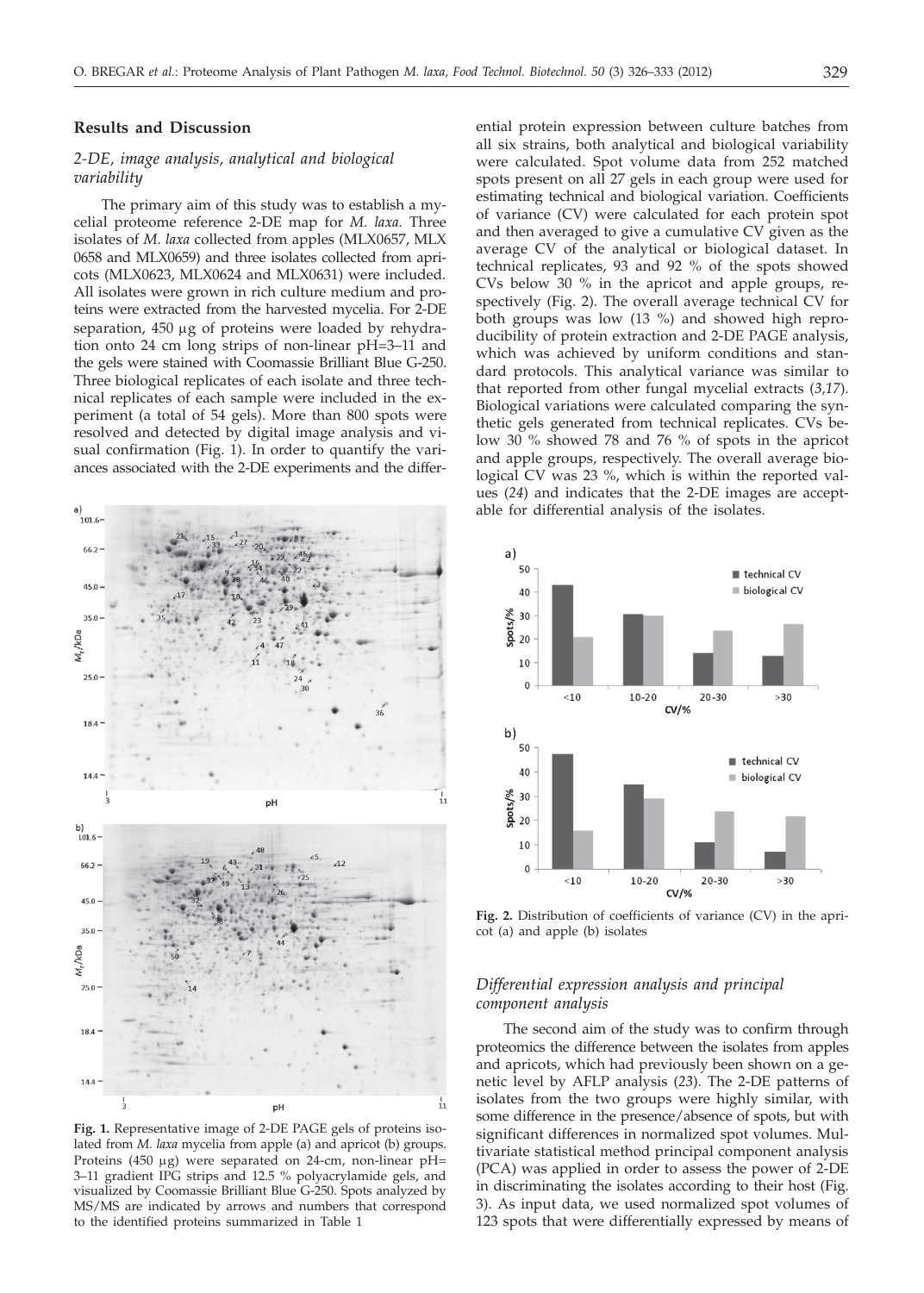

**Fig. 3.** Score plot of principal component analysis (PCA)

Student's *t*-test (p<0.05) and present on all 54 gels, since one of the limitations of PCA analysis is that it cannot handle missing values (*25*). PCA separated the two groups well according to their isolation origin. PC1 explained 87 % of variance but did not account for the grouping and discrimination of samples. Most of the variability, therefore, could not be linked to the isolates but rather to random effects of technical (protein extraction, electrophoresis, staining, *etc*.) or biological (fungal growth) origin. The low percentage of variability associated with the host specificity of isolates is also a consequence of excluding isolate-specific spots from the calculation due to missing values.

Table 1. Identified proteins from different isolates of *M. laxa*

PC2 explained 7 % of variation and we were able to discriminate the isolates into two groups: those isolated from apples and those isolated from apricots. This observation supports the clustering of *M. laxa* isolates from different hosts obtained by AFLP analysis (*23*) and confirmed the differentiation of isolates from apple and other hosts.

# *LC-MS/MS analysis*

Comparative analysis was performed between the two groups of *M. laxa* isolates in order to identify the differentially expressed proteins that could provide an initial insight into the molecular mechanisms of host specificity or virulence of the fungus. However, it is important to stress that some proteins are expressed only on interaction with the host and are not constitutively expressed during cultivation in artificial media. Consequently, such proteins could not be detected in this study. Analysis of a total of 836 spots by Student's *t*-test (p<0.05) selected 140 differentially expressed spots. Among 140 spots, 92 showed 2-fold protein abundance. Of the 92 spots, a total of 50 spots with the highest reproducibility were selected for the LC-MS/MS analysis. Mascot similarity search identified 41 positive hits with more than one significant peptide (Table 1). Some proteins appeared in gels as more than one spot with the same apparent molecular mass but with different pI values and abundance, presumably due to post-translational modifications or isoenzyme variation. Some spots were identified as a mix of proteins, which has also been previously reported (*3,17,26*). Identified mycelial proteins are mostly part of different metabolic processes and were functionally clas-

|    | $N^a$ Putative protein identity                                 | $pI^b$ | ${M_{\rm r}}^{\rm c}$ | Organism <sup>d</sup>           | Acc. no. <sup>e</sup> | Sign.<br>pept. <sup>†</sup> | Total<br>scoreg | Apple/<br>apricot<br>fold diff. <sup>h</sup> |
|----|-----------------------------------------------------------------|--------|-----------------------|---------------------------------|-----------------------|-----------------------------|-----------------|----------------------------------------------|
|    | 2 GTP cyclohydrolase II                                         | 6.02   | 58157                 | Botryotinia fuckeliana          | CCD51450              | 8                           | 686             | 1.4                                          |
|    | 3 carbamoyl-phosphate synthase, small subunit 6.65              |        | 50200                 | Botryotinia fuckeliana          | XP 001561199          | $\overline{2}$              | 297             | $-1.1$                                       |
|    | 4 6-phosphogluconolactonase                                     | 5.57   | 28335                 | Sclerotinia sclerotiorum        | XP 001591742          | 6                           | 375             | 1.6                                          |
|    | 5 elongation factor 2                                           | 6.36   | 93801                 | Botryotinia fuckeliana          | CCD46147              | 12                          | 1338            | 1.8                                          |
|    | 6 NADH dehydrogenase, subunit G                                 | 5.83   | 81926                 | Nectria haematococca            | XP 003051572          | 5                           | 360             | 1.2                                          |
|    | glycyl-tRNA synthetase                                          | 5.52   | 74994                 | Sclerotinia sclerotiorum        | XP 001598549          | 2                           | 225             |                                              |
|    | 7 mitochondrial processing peptidase $\beta$ subunit            | 5.94   | 52779                 | Botryotinia fuckeliana          | XP_001559775          | 2                           | 205             | 7                                            |
|    | 8 anthranilate synthase                                         | 5.71   | 82890                 | Sclerotinia sclerotiorum        | XP 001587317          | 4                           | 269             | 2.4                                          |
|    | 9 UDP-N-acetylglucosamine pyrophosphorylase                     | 5.53   | 56848                 | Botryotinia fuckeliana          | XP 001550341          | 9                           | 956             | 2.5                                          |
|    | 10 V-type (H+)-ATPase V1, B subunit                             | 5.76   | 57545                 | Sclerotinia sclerotiorum        | XP 001588235          | 2                           | 287             | apple only                                   |
|    | xylitol dehydrogenase                                           | 5.94   | 38429                 | Botryotinia fuckeliana          | XP 001552084          | 2                           | 287             |                                              |
|    | shikimate 5-dehydrogenase                                       | 5.34   | 36307                 | Botryotinia fuckeliana          | XP 001560215          | 2                           | 126             |                                              |
|    | 12 phosphofructokinase                                          | 6.56   | 87308                 | Sclerotinia sclerotiorum        | XP 001587610          | 7                           | 797             | 2.4                                          |
|    | 13 protein disulfide isomerase (PDI)                            | 5.24   | 54733                 | Botryotinia fuckeliana          | XP 001548398          | 2                           | 193             | 2.1                                          |
|    | 14 heat shock protein 70                                        | 5.25   | 67261                 | Chaetomium globosum             | XP 001220896          | 4                           | 315             | $-1.1$                                       |
|    | predicted phosphatase/phosphohexomutase                         | 5.10   | 27328                 | Sclerotinia sclerotiorum        | XP_001598632          | 3                           | 168             |                                              |
|    | 16 heat shock protein SSB                                       | 5.33   | 67095                 | Sclerotinia sclerotiorum        | XP 001592724          | 9                           | 703             | 1.3                                          |
|    | eukaryotic glutathione synthetase                               | 5.52   | 56778                 | Sclerotinia sclerotiorum        | XP 001591994          | 3                           | 368             |                                              |
|    | V-type (H+)-ATPase V1, B subunit                                | 5.76   | 57545                 | Sclerotinia sclerotiorum        | XP 001588235          | 3                           | 343             |                                              |
|    | trehalose-6-phosphate synthase                                  | 5.53   | 59364                 | Sclerotinia sclerotiorum        | XP 001586818          | 3                           | 307             |                                              |
|    | 17 dienelactone hydrolase and related enzymes                   | 4.76   | 35782                 | Botryotinia fuckeliana          | XP 001548143          | 3                           | 215             | 1.7                                          |
| 18 | tetrahydrofolate dehydrogenase/cyclohydrolase                   | 6.31   |                       | 101372 Sclerotinia sclerotiorum | XP 001595805          | 2                           | 218             | 1.3                                          |
| 19 | eukaryotic translation initiation factor 3<br>subunit 7 (eIF-3) | 5.28   | 64278                 | Sclerotinia sclerotiorum        | XP 001585078          | 7                           | 696             | 1.7                                          |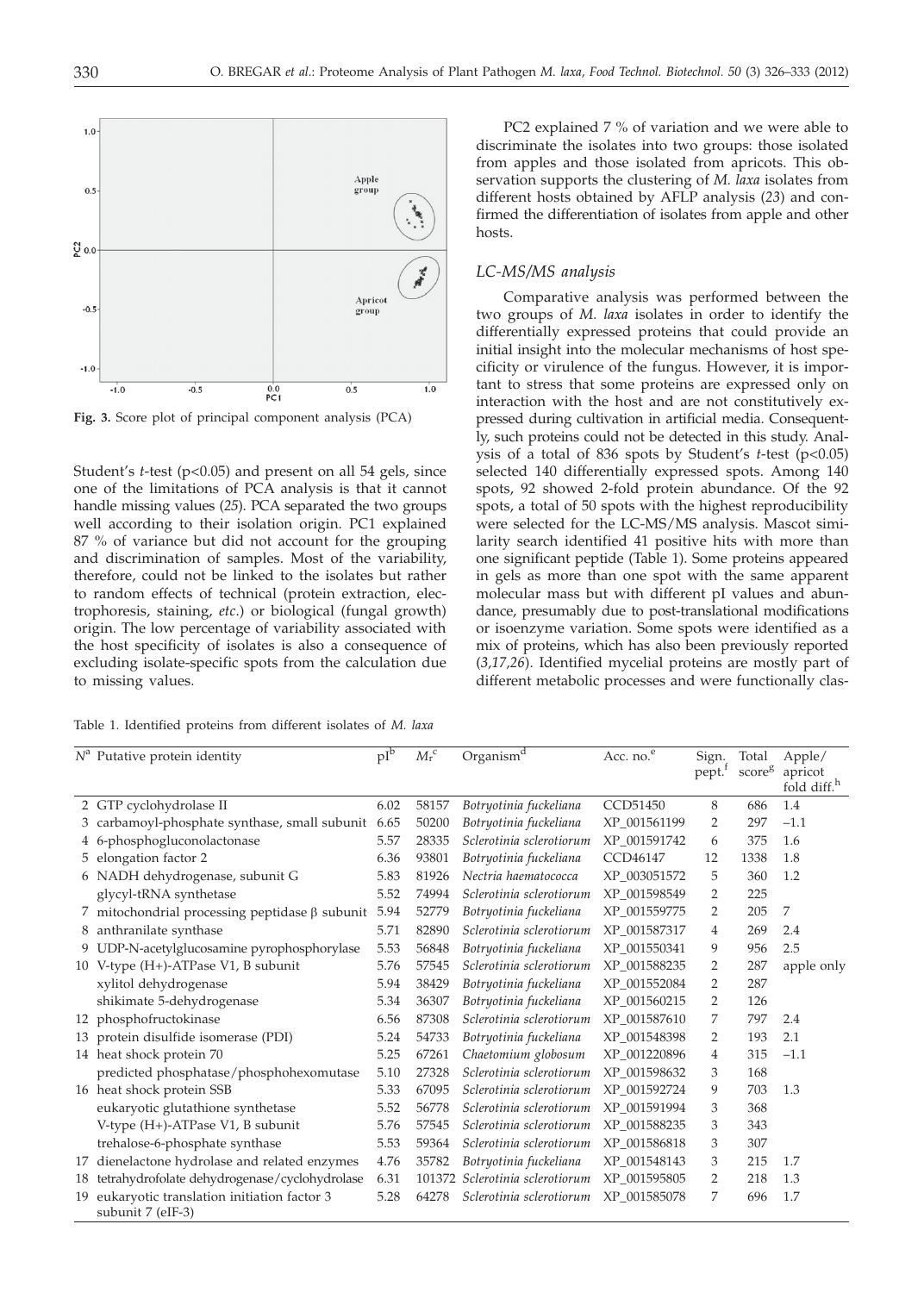| $N^a$ Putative protein identity                                             | $pI^b$ | ${M_{\rm r}}^{\rm c}$ | $Organism^d$                    | Acc. no. <sup>e</sup> | Sign.<br>pept. <sup>f</sup> | Total<br>$\text{score}^g$ | Apple/<br>apricot<br>fold diff. <sup>h</sup> |
|-----------------------------------------------------------------------------|--------|-----------------------|---------------------------------|-----------------------|-----------------------------|---------------------------|----------------------------------------------|
| 20 acetolactate synthase catalytic subunit                                  | 5.95   | 63131                 | Sclerotinia sclerotiorum        | XP_001590157          | $\overline{2}$              | 244                       | 10.8                                         |
| Ras-like GTPase family/type 1 glutamine<br>amidotransferase                 | 6.05   | 56911                 | Sclerotinia sclerotiorum        | XP_001589075          | 2                           | 172                       |                                              |
| 22 phosphoglucose isomerase                                                 | 6.47   | 52006                 | Botryotinia fuckeliana          | CCD44021              | 6                           | 551                       | apple only                                   |
| 23 thiamine biosynthesis protein Nmt1                                       | 5.85   | 35171                 | Glarea lozoyensis               | EHK97636              | 5                           | 355                       | 10.3                                         |
| M28 Zn-peptidase                                                            | 5.33   | 43328                 | Botryotinia fuckeliana          | CCD52560              | $\overline{2}$              | 227                       |                                              |
| eukaryotic translation initiation factor 3                                  | 5.70   | 37594                 | Sclerotinia sclerotiorum        | XP_001595804          | $\overline{2}$              | 210                       |                                              |
| 24 V-type (H+)-ATPase V1, B subunit                                         | 5.76   | 57545                 | Sclerotinia sclerotiorum        | XP_001588235          | 5                           | 449                       | apple only                                   |
| 25 aconitate hydratase, mitochondrial                                       | 6.26   | 85676                 | Sclerotinia sclerotiorum        | XP_001587807          | 4                           | 537                       | 2.3                                          |
| 26 aspartate-tRNA ligase                                                    | 5.93   | 63163                 | Botryotinia fuckeliana          | CCD48962              | $\overline{4}$              | 535                       | 4.3                                          |
| 27 NADH-ubiquinone oxidoreductase 78 kDa<br>subunit, mitochondrial          | 6.33   | 81521                 | Sclerotinia sclerotiorum        | XP_001597573          | 7                           | 717                       | apple only                                   |
| 28 protoporphyrinogen oxidase                                               | 5.61   | 57624                 | Botryotinia fuckeliana          | XP_001552022          | 5                           | 542                       | 1.1                                          |
| pyruvate kinase                                                             | 5.95   | 57517                 | Grosmannia clavigera            | <b>EFX05805</b>       | 4                           | 451                       |                                              |
| aldehyde dehydrogenase                                                      | 5.06   | 49020                 | Sclerotinia sclerotiorum        | XP_001585014          | 3                           | 290                       |                                              |
| heat shock 70 kDa protein                                                   | 5.00   | 59934                 | Botryotinia fuckeliana          | XP 001555459          | $\overline{2}$              | 152                       |                                              |
| glutathione S-transferase                                                   | 5.41   | 47020                 | Botryotinia fuckeliana          | XP_001592794          | $\overline{2}$              | 123                       |                                              |
| 29 crotonase/enoyl-coenzyme A (CoA) hydratase                               | 9.04   | 35335                 | Sclerotinia sclerotiorum        | XP_001586894          | $\overline{4}$              | 443                       | 2.7                                          |
| 31 AAA ATPase                                                               | 5.85   | 84974                 | Sclerotinia sclerotiorum        | XP_001592469          | 6                           | 507                       | 3.9                                          |
| ABC transporter/elongation factor 3 (EF-3)                                  | 6.17   | 69982                 | Sclerotinia sclerotiorum        | XP_001592060          | 5                           | 442                       |                                              |
| tryptophan synthase                                                         | 5.93   | 78674                 | Botryotinia fuckeliana          | CCD56562              | 4                           | 350                       |                                              |
| 32 enolase                                                                  | 5.32   | 47188                 | Sclerotinia sclerotiorum        | XP_001594265          | 18                          | 1383                      | 1.7                                          |
| 33 molecular chaperone DnaK                                                 | 5.80   | 73018                 | Sclerotinia sclerotiorum        | XP_001589111          | 12                          | 1144                      | 1.7                                          |
| phenylalanyl-tRNA synthetase β chain                                        | 5.26   | 69692                 | Botryotinia fuckeliana          | XP_001551363          | $\overline{2}$              | 293                       |                                              |
| 34 acetylglutamate kinase                                                   | 8.61   | 97650                 | Botryotinia fuckeliana          | XP_001554591          | $\overline{2}$              | 272                       | apple only                                   |
| transketolase                                                               | 5.46   | 67259                 | Botryotinia fuckeliana          | XP_001553108          | $\overline{2}$              | 219                       |                                              |
| aldehyde dehydrogenase                                                      | 5.77   | 53909                 | Botryotinia fuckeliana          | XP_001554714          | 2                           | 158                       |                                              |
| 35 anion-transporting ATPase (ArsA ATPase)                                  | 4.83   | 37889                 | Botryotinia fuckeliana          | XP_001552593          | 5                           | 510                       | $1.8\,$                                      |
| thiazole biosynthetic enzyme Thi4                                           | 5.13   | 35118                 | Botryotinia fuckeliana          | XP_001549602          | 5                           | 471                       |                                              |
| aspartate aminotransferase                                                  | 5.03   | 44722                 | Botryotinia fuckeliana          | XP_001559632          | $\overline{2}$              | 205                       |                                              |
| 36 peptidyl-prolyl cis-trans isomerase B                                    | 5.58   | 32132                 | Sclerotinia sclerotiorum        | XP_001587974          | 5                           | 245                       | apple only                                   |
| GatB domain-containing protein                                              | 9.02   | 22766                 | Botryotinia fuckeliana          | XP_001551463          | 2                           | 115                       |                                              |
| 37 Sec1 family protein                                                      | 5.51   | 77526                 | Sclerotinia sclerotiorum        | XP_001593526          | 4                           | 651                       | $-1.5$                                       |
| 38 mitochondrial processing peptidase $\beta$ subunit                       | 5.94   | 52779                 | Botryotinia fuckeliana          | XP_001559775          | 8                           | 782                       | $-1.3$                                       |
| eukaryotic peptide chain release factor subunit 1                           | 5.34   | 48919                 | Botryotinia fuckeliana          | CCD44867              | 10                          | 684                       |                                              |
| glutathione S-transferase                                                   | 5.41   | 47020                 | Botryotinia fuckeliana          | XP_001560910          | $\overline{2}$              | 388                       |                                              |
| Hsp70 protein                                                               | 5.07   | 79453                 | Sclerotinia sclerotiorum        | XP_001597692          | 2                           | 179                       |                                              |
| 39 T-complex protein 1, $\gamma$ subunit                                    | 5.92   | 59271                 | Sclerotinia sclerotiorum        | XP_001592815          | 14                          | 1274                      | apple only                                   |
| 40 6-phosphogluconate dehydrogenase                                         | 5.89   | 55018                 | Botryotinia fuckeliana          | XP_001558673          | 3                           | 260                       | apple only                                   |
| 42 arginase                                                                 | 5.67   | 35878                 | Sclerotinia sclerotiorum        | XP_001588035          | 3                           | 214                       | apple only                                   |
| eukaryotic initiation factor 4A                                             | 5.14   | 45008                 | Sclerotinia sclerotiorum        | XP_001594651          | 2                           | 188                       |                                              |
| thiamine biosynthesis protein Nmt1                                          | 5.95   | 38591                 | Sclerotinia sclerotiorum        | XP_001588250          | 3                           | 170                       |                                              |
| 43 ABC transporter/elongation factor 3 (EF-3)                               | 6.40   | 70539                 | Glarea lozoyensis               | EHK98087              | 3                           | 255                       | 1.2                                          |
| tryptophan synthase                                                         | 6.26   | 62949                 | Botryotinia fuckeliana          | XP_001557197          | 2                           | 241                       |                                              |
| 45 5-methyltetrahydropteroyltriglutamate-<br>homocysteine methyltransferase | 6.05   | 86413                 | Botryotinia fuckeliana          | XP_001549321          | 6                           | 533                       | apple only                                   |
| 46 NADP-specific glutamate dehydrogenase                                    | 5.81   | 49152                 | Sclerotinia sclerotiorum        | XP_001590355          | 3                           | 370                       | apple only                                   |
| succinate dehydrogenase subunit A                                           | 6.72   | 54602                 | Botryotinia fuckeliana          | CCD47494              | 3                           | 243                       |                                              |
| dihydrolipoyl dehydrogenase, mitochondrial                                  | 6.66   | 54672                 | Botryotinia fuckeliana          | XP_001550603          | 2                           | 201                       |                                              |
| DnaJ-class molecular chaperone                                              | 5.77   | 46112                 | Botryotinia fuckeliana          | XP_001549243          | 2                           | 191                       |                                              |
| aldehyde dehydrogenase                                                      | 5.77   | 53909                 | Botryotinia fuckeliana          | XP_001554714          | 2                           | 134                       |                                              |
| 48 GH31/ $\alpha$ -glucosidase                                              | 5.64   |                       | 109375 Sclerotinia sclerotiorum | XP_001597484          | 3                           | 417                       | 4.1                                          |
| 50 pyruvate decarboxylase                                                   | 5.66   | 63052                 | Botryotinia fuckeliana          | XP_001550574          | 5                           | 266                       | 1.5                                          |

<sup>a</sup>spot numbers 1–50 correspond to 2-DE gel (Fig. 1), <sup>b</sup>theoretical value of pI, <sup>c</sup>theoretical value of  $M_{\nu}$  <sup>d</sup>organism with the highest peptide score hit, <sup>e</sup>NCBI accession number, <sup>f</sup>number of statistically signifi ence in protein quantity between apple and apricot groups of isolates (negative numbers indicate down-regulation)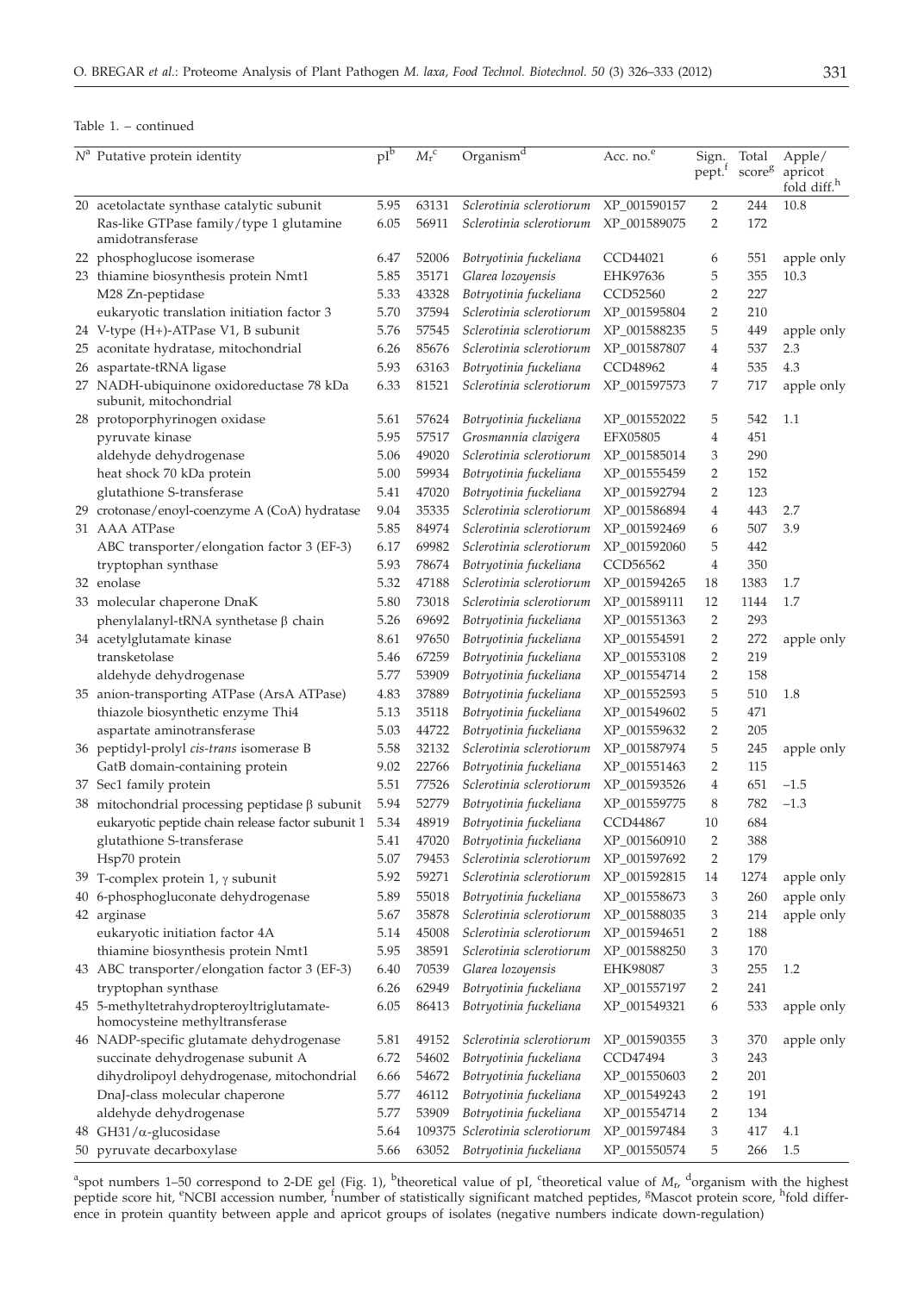sified into 6 groups: proteins that take part in amino acid and protein metabolism are most abundantly represented (29 identified proteins), 6 identified proteins are involved in energy production, 10 proteins participate in carbohydrate metabolism, 9 proteins are classified as a group of stress response-associated proteins, 2 proteins are part of fatty acid metabolism; and some other identified proteins were not classified into any significant group (Fig. 4).



**Fig. 4.** Classification of *M. laxa* mycelial proteins into different functional categories based on their putative function

Most of the classified proteins were more abundant or detected only in isolates from apple, indicating several differences in metabolism. The following proteins (Table 1) were identified only in apple isolates: V-type (H+)-ATPase V1, B subunit; phosphoglucose isomerase; mitochondrial NADH-ubiquinone oxidoreductase, 78-kDa subunit; acetylglutamate kinase; peptidyl-prolyl *cis-trans* isomerase B; T-complex protein 1,  $\gamma$  subunit; 6-phosphogluconate dehydrogenase; arginase; 5-methyltetrahydropteroyltriglutamate-homocysteine methyltransferase and NADP-specific glutamate dehydrogenase. However, the relation between these proteins and host specificity remains unclear. In most cases, host specificity is associated with the production of host-specific toxins, as for example toxin Ptr ToxA of wheat pathogen *Pyrenophora tritici-repentis* (*27*). Another possible suggested determinant of host specificity is misregulation of biosynthetic pathways (*28*). An example of such misregulation includes acetolactate synthase, an enzyme encoded by a nuclear gene, whose product is targeted to mitochondria (*29*). The enzyme catalyzes the first common step in biosynthesis of the branched chain amino acids leucine, isoleucine and valine. The enzyme activity is inhibited by various branched amino acids, depending on the regulatory subunits, so it has been suggested that a pathogen possessing a single acetolactate synthase inhibitable by valine would be limited to hosts either low in free valine or high in leucine and isoleucine. In our experiment, acetolactate synthase was identified in a spot that was almost 11-fold more abundant in apple-specific isolates, indicating a possible involvement of pathway misregulation in *M. laxa* host specificity.

Some of the other identified proteins have been shown to have a role in virulence in both plant and animal pathogens. Disruption of the phosphoglucose isomerase gene in the rice pathogen *Xanthomonas oryzae* led to virulence attenuation (*30*). Phosphogluconate dehydrogenase was shown to be involved in the adhesion of the animal bacterial pathogen *Streptococcus suis* to host cells

(*31*). Peptidyl prolyl *cis-trans* isomerase was found to be virulence determinant in the rice pathogen *Magnaporthe grisea,* since knock-out mutants were impaired in virulence-associated functions, such as penetration peg formation and appresorium turgor generation (*32*). Molecular chaperones are also important virulence factors, by allowing the pathogens to overcome a hostile environment resulting from host responses such as oxidative burst (*33*).

In addition, the identified apple-specific proteins can serve as candidate molecules to be converted into DNA- -based or cDNA-based markers and tested for *M. laxa* f. sp. *mali* diagnostics using a PCR or RT-PCR approach.

## **Conclusion**

A proteomic approach was used in the study of brown rot fungus *M. laxa* from apple and apricot isolates in order to differentiate two types of isolates on the proteome level, which might contribute to an understanding of the processes of fungal host specialization and pathogenicity, as well as to searching for candidate proteins suitable for the development of diagnostic marker(s).

We first established a 2-DE reference map of mycelial proteins, resolving up to 800 protein spots. The average technical and biological coefficients of variance in both apricot and apple groups showed that the analysis was highly reproducible and enabled proteomic differential study of the isolates. Multivariate statistical analysis (PCA) was applied, which discriminated the isolates from the two different hosts, providing new confirmation of the existence of a *M. laxa* specialized form f. sp*. mali.* Of a total of 50 differentially expressed spots, 41 proteins were successfully identified by LC-MS/MS and were classified into 6 functional groups. Ten proteins were found only in apple isolates and some of them have been implicated in fungal pathogenicity. One protein, which was almost 11-fold more abundant in apple-specific isolates, suggests a possible involvement in *M. laxa* host specificity. The relation among the identified differentially expressed proteins, host specificity and pathogenicity remains unclear, though, and needs further study. However, the analysis provided 10 candidate proteins that can be used for the development of diagnostic markers for the studied pathogens.

#### *Acknowledgements*

The authors acknowledge funding by the Slovenian Research Agency, research program grant P4-0077 and PhD grant S4-486-116/1000-07-310124.

## **References**

- *1.* S.J. Shepherd, P. van West, N.A. Gow, Proteomic analysis of asexual development of *Phytophthora palmivora, Mycol. Res. 107* (2003) 395–400.
- *2.* T. Ebstrup, G. Saalbach, H. Egsgaard, A proteomics study of *in vitro* cyst germination and appressoria formation in *Phytophthora infestans*, *Proteomics, 5* (2005) 2839–2848.
- *3.* F.J. Fernández-Acero, I. Jorge, E. Calvo, I. Vallejo, M. Carbú, E. Camafeita *et al.*, Two-dimensional electrophoresis protein profile of the phytopathogenic fungus *Botrytis cinerea, Proteomics* (Suppl. 1), *6* (2006) 88–96.